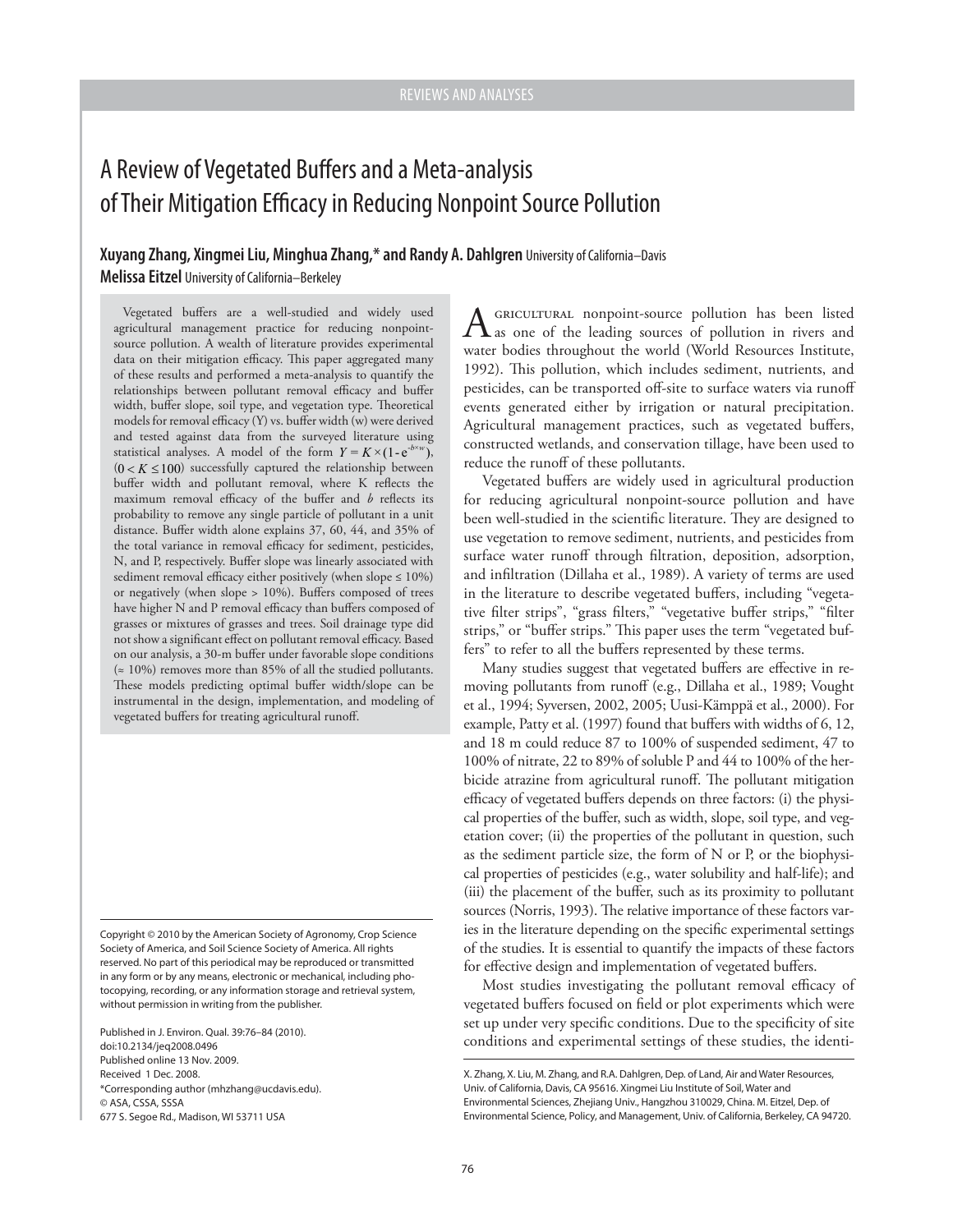**Table 1. Summary of collected data.**

| <b>Variables</b>      |    |    | Sediment Nitrogen Phosphorus Pesticides |    |
|-----------------------|----|----|-----------------------------------------|----|
| Number of study sites | 27 | 10 | 10                                      | 4  |
| Number of buffers     | 56 | 22 | 19                                      | 8  |
| Data on buffer width  | 81 | 61 | 52                                      | 49 |
| Data on buffer slope  | 79 | 12 | 8                                       | 0  |
| Data on vegetation    | 81 | 61 | 52                                      | 49 |
| Data on soil drainage | 81 | 61 | 52                                      | 12 |
| type                  |    |    |                                         |    |

fied relationships between buffer efficacy and associated factors were often inconsistent. To obtain a systematic understanding of vegetated buffer mitigation efficacy, results from studies conducted under different experimental settings and site conditions should be compared with this in mind and synthesized to obtain general insights.

Due to the multi-pollutant nature of agricultural runoff, studies must also compare the buffer removal efficacy for multiple pollutants. Existing review papers addressing the efficacy of vegetated buffers are either focused on a single type of pollutant such as sediment (Liu et al., 2008), N (Mayer et al., 2007), P (Dorioz et al., 2006), or pesticides (Reichenberger et al., 2007, Otto et al., 2008); or they cover multiple types of pollutants in a descriptive nature (Muscutt et al., 1993). Although these review papers synthesized information on the efficacy of vegetated buffers, they did not provide a statistical analysis for the results of the studies reviewed, nor did they determine a theoretical framework for the relationship between the pollutant removal efficacy of buffers and their key design factors. Therefore, the objectives of this paper were (i) to aggregate data from studies on the mitigation efficacies of vegetated buffers for removing sediment, N, P, and pesticides; and (ii) to quantify the relationships between pollutant removal efficacy and buffer design factors through theoretical models and statistical analysis of the aggregated data.

## **Materials and Methods**

## **Literature Review**

A total of 73 studies published in peer reviewed journals provided quantitative results on pollutant removal by vegetated buffers, of which 63 were original studies and 10 were literature reviews. These papers were carefully examined to record detailed information on author, year, location, buffer width, slope, area



Fig. 1. Model variables in an illustrated vegetated buffer.  $m<sub>i</sub>$  is the mass inflow of pollutant and  $m_f$  is the mass outflow of the pollutant after exiting a buffer of width  $w$ .

to source ratio, pollutant type, soil type, vegetation type, inflow pollutant mass and concentration, outflow pollutant mass and concentration, and percent of pollutants trapped by buffers.

Surveyed data were compiled to perform meta-analyses for buffer design factors: width, slope, vegetation type, and soil drainage type (see Supplemental Table S1 in the supplemental information). A total of 81 data points were collected on buffer width, slope, vegetation type, and soil drainage type for sediment removal (Table 1). Few data were available on slope for removal of N, P, and pesticides, however, more than 49 data points were identified for the other three variables. Different forms of N and P were reported in surveyed studies and were pooled for statistical analysis to ensure power. The forms of N were total N  $(44\%)$ , nitrate  $(46\%)$ , and ammonium  $(10\%)$ . The forms of P were soluble  $P$  (48%) and total  $P$  (52%).

#### **Theoretical Framework: Buffer Width**

Both "width" and "length" have been used in the literature to describe the dimension of buffers, depending on their shape. Here we define "buffer width" as the dimension parallel to runoff flow. Studies on buffer efficacy frequently reported that wider buffers removed more pollutants, but they often did not quantify the relationship between buffer width and pollutant removal efficacy. Qualitatively, one would expect that the pollutant reduction would increase as width increases, at some point reaching a limit where further increasing the buffer width will not substantially increase the efficacy. This expectation was based on two reasons. First, while infiltration is taking place, pollution mass is lost to infiltration with each successive unit of buffer width. Second, the most easily trapped forms (e.g., large sediments) of pollutants will be easily trapped in the upper buffer while the smaller particles (or soluble forms) will be more difficult to trap. Therefore, a point will be reached where effectively all of the pollutant has been removed and additional buffer width will make little difference.

The quantity we have chosen to model with respect to pollutants is the total mass of the pollutant removed by the buffer. We chose mass over concentration because mass balance is often used to study environmental transport of pollutants. If data on actual pollutant mass measurement did not exist, mass was calculated by multiplying concentration and flow. The removal efficacy can be defined in the following equation:

$$
Y = \left(\frac{m_i - m_f}{m_i}\right) \times 100\% = \left(1 - \frac{m_f}{m_i}\right) \times 100\% \tag{1}
$$

where  $Y$  is the percent efficacy,  $m_i$  is the mass of the pollutant inflow into the buffer, and  $m_f$  is the mass of the pollutant outflow from that same buffer (Fig. 1).

Assuming the runoff water is a well mixed column and contains pollutants both in dissolved and adsorbed phases. We make the following assumption:

The probability that any given amount of pollutant will be removed by the buffer is constant for a given distance traveled through the buffer.

If the probability of removal is constant, then the decrease in pollutant mass with distance is proportional to the mass itself: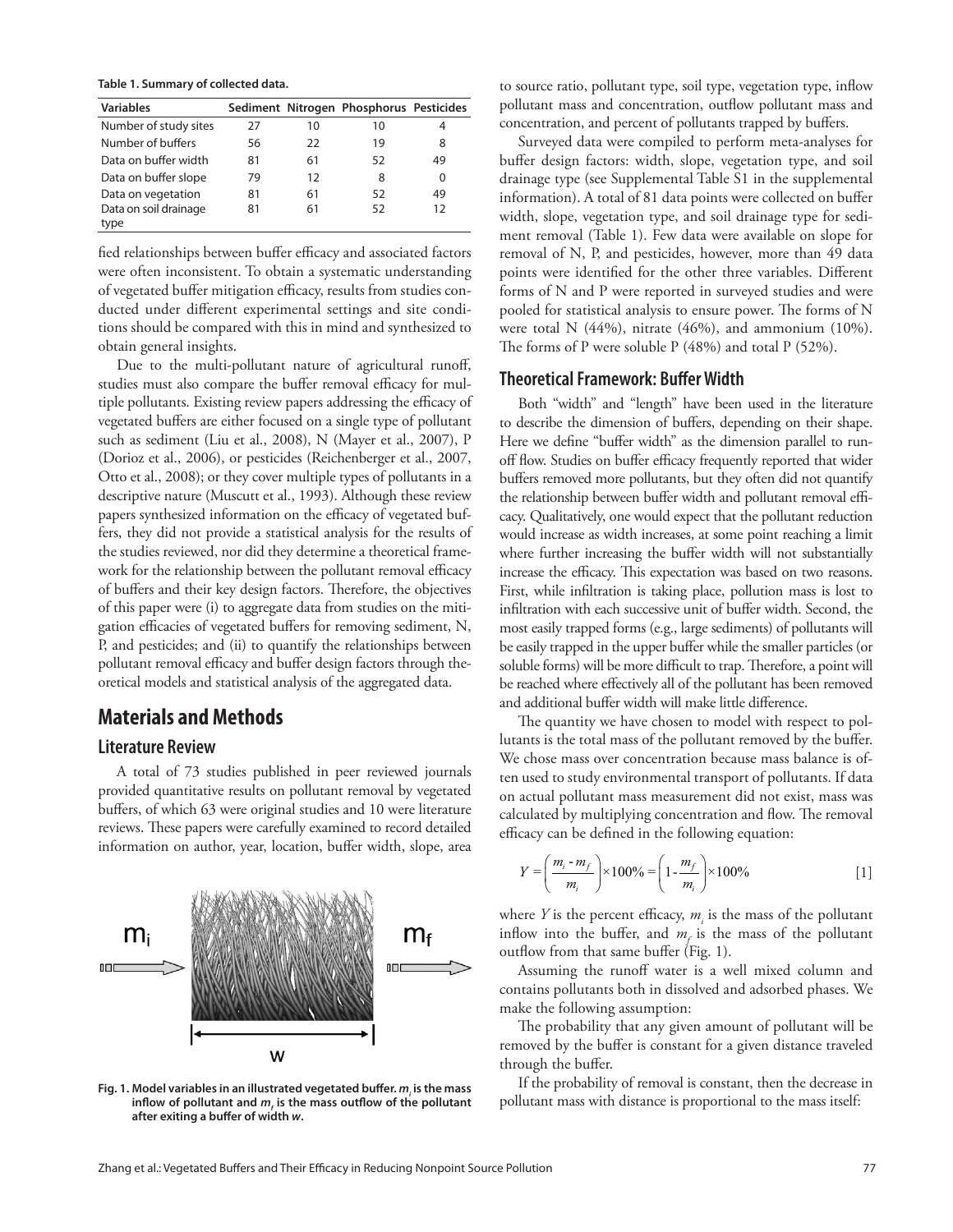$$
\frac{dm}{dx} = -b \times m \tag{2}
$$

where *m* is the mass of the pollutant, *x* is the distance into the buffer, and *b* is the probability of removal per unit length for a given pollutant (here defined as constant with respect to  $x$ ). The solution to this differential equation is of the form:

$$
m = A \times e^{-bx} \tag{3}
$$

Using the following boundary conditions (from the definition of efficacy in Eq.  $[1]$ :

at 
$$
x = 0
$$
,  $m = m_i$ ; at  $x = w$ ,  $m = m_f$  [4]

where  $w$  is the total width of the buffer (Fig. 1), we find that  $A = m_i$  and that

$$
\frac{m_i}{m_i} = e^{-b \times w} \tag{5}
$$

Substituting Eq. [5] into Eq. [1] yields the following relationship between efficacy  $(Y)$  and buffer width  $(w)$ :

$$
Y = (1 - e^{-b \times w}) \times 100\%
$$
 [6]

This equation should hold for each of the pollutants in question (with a different value of  $b$  for each pollutant) as long as Eq. [2] holds and the probability of removal per unit length (b) is constant within the buffer.

In practice, a constant  $(K)$  must be introduced to fit the data:

$$
Y = K \times (1 - e^{-b \times w}), \ 0 < K \le 100 \tag{7}
$$

This constant reflects the practical limit on the ability of a vegetated buffer to remove a pollutant from runoff. This quantity is developed further in the discussion section.

The assumption used to derive Eq. [2] is reasonable based on two reasons. First, removal of dissolved pollutants by infiltration, which is the major mechanism, is proportional to the mass of water that infiltrates. For example, when saturated hydraulic conductivity is attained, infiltration becomes constant. In this case change in pollutant mass per unit width is also constant. Second, the main mechanism for removal of adsorbed pollutant is sedimentation and sorption. Both processes are dependent on initial pollutant mass.

However, this is a gross oversimplification. The assumption does not hold on the following conditions where: (i) water totally infiltrates within a buffer and no outflow occurs at the end of the buffer; (ii) additional pollutant mass is released from the buffer itself; and (iii) the probability that the particle will be removed depends on the runoff velocity, particularly for the case of sediment, in which velocity decreases due to friction as the runoff travels through the buffer. Nevertheless, this assumption captures the basic behavior of pollutants in the buffer and can be applied to all the pollutants studied in this meta-analysis.

## **Theoretical Framework: Effect of Buffer Slope on Sediment Removal**

As buffer slope increases, runoff velocity increases, reducing the residence time of runoff in the buffer and reducing removal

efficacy. There is evidence, however, that a slight slope facilitates runoff and encourages laminar flow across the buffer, increasing removal efficacy (Wenger, 1999). Modeling the effects of slope on laminar flow and residence time are beyond the scope of this paper; however, the data can be fit with a segmented linear model (broken-stick model) to reflect the change in regime, such as increased laminar flow and decreased residence time. This is done by choosing a critical slope,  $S<sub>e</sub>$ , at which the latter effect dominates and the efficacy begins to decrease. The two regimes are then independently fit to the data as follows;

$$
Y = \alpha + \beta_1 \times x - \beta_2 \times (x - S) \times I
$$
 [8]

Where  $x$  is the slope of the buffer in percent,  $Y$  is the pollutant removal efficacy, and  $\alpha$ ,  $\beta_1$  and  $\beta_2$  are fitting parameters. The breakdummy  $I = 1$  if  $x$  is greater than the break value  $S<sub>e</sub>$ , or 0 otherwise. The model can be rewritten to the following form:

$$
Y = \begin{cases} \alpha + \beta_1 \times x & \text{when slope} \le S_c \\ \alpha + (\beta_1 - \beta_2) \times S_c + \beta_2 \times x & \text{when slope} > S_c \end{cases}
$$
 [9]

This model constrains the two lines to join. The values of the break point  $S_c$ ,  $\alpha$ ,  $\beta_1$ , and  $\beta_2$  can be estimated using a nonlinear algorithm (Piegorsch and Bailer, 2005).

## **Theoretical Framework: Vegetation and Soil Type Classification**

Different vegetation types may remove different pollutants with varying efficacies. The studies reviewed in this paper gave species names in many cases, but this study group vegetation using a functional classification scheme. Many grasses will function similarly in a vegetated buffer, and many trees will function similarly in a buffer. In the analysis, vegetation type was classed as either grasses, trees, or a mixture of grasses and trees.

In the literature, soil type was described in a variety of ways, including 'sandy' or 'clay' and in a few cases information was given regarding percentage of sand, silt, and clay. To simplify this variable, the soil type was categorized by how well the soil drains. This classification captures the functional effect of soil type on efficacy, because how well the soil drains will affect infiltration of runoff water. In the analysis, soil drainage types were classified as well drained, moderately drained, and poorly drained.

Since the variables of vegetation type and soil drainage type are categorical, dummy variables were used in the analysis to indicate vegetation and soil drainage type: trees (Veg1 = 1), mixture of grasses and trees (Veg2 = 1), and grasses (Veg1 = Veg2 = 0); and well drained (Sol1 = 1), moderately drained  $(Sol2 = 1)$ , and poorly drained  $(Sol1 = Sol 2 = 0)$ .

#### **Statistical Analysis**

This section describes the statistical analyses which test the fit of the aggregated data to Eq. [7] and [8]. The aggregated efficacy data extracted from the reviewed studies were analyzed using a set of statistical procedures. Boxplots were created to examine the distribution of efficacy values. The relationship between pollutant removal efficacy and buffer width was fitted to the theoretical model as shown in Eq. [7] using nonlinear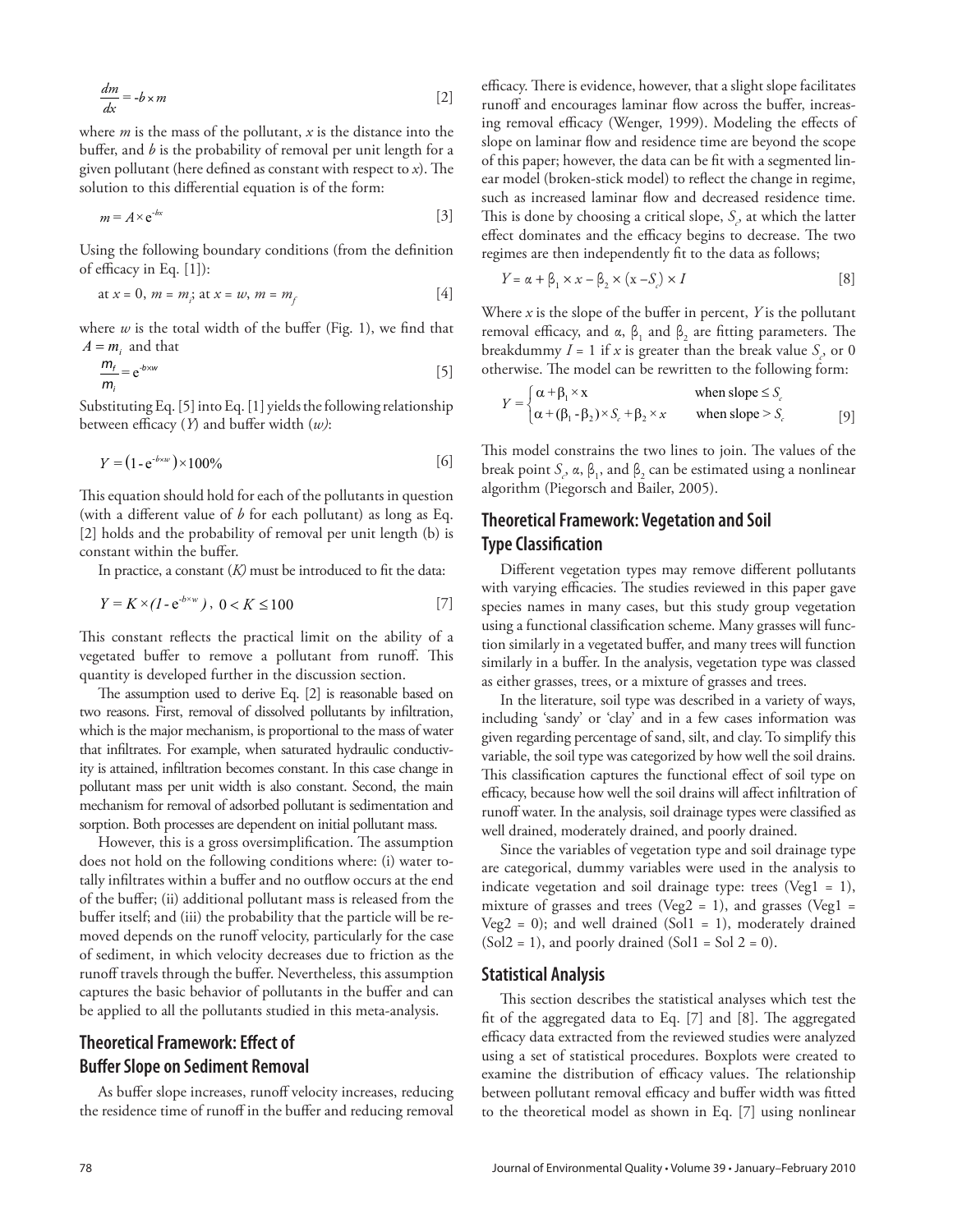

Fig. 2. Boxplot of pollutant removal efficacy values. The lower and upper **boundary of the box indicates the 25th and 75th percentile, respectively. A line within the box marks the median. Bars above and below the box indicate the 90th and 10th percentiles. The hollow circles represent observations that are not within the range of the 10th to 90th percentile. The numbers displayed**  next to the boxes are the median value of removal efficacy. **Sample sizes are 81, 49, 61, and 52 for sediment, pesticide, N (includes various forms of nitrogen), and P (includes various forms of P), respectively.**

regression analysis. The relationship between buffer slope and sediment removal efficacy was fitted to the segmented linear regression model as shown in Eq. [8]. A preliminary statistical model with all the variables including buffer width, slope, vegetation type, soil drainage type, and site was built and tested for the significance of each independent variable. Statistical tests were performed to test the interactions among these variables. Results indicated that none of these interaction terms were significant; therefore the models were built without them.

A final model was built based on the independent variables that were found to be statistically significant. To examine the differences between and within study sites, a mixed effect model was first built with a random error associated with site. However, the parameter of site and its associated random error were found to be not significant with  $P$  values  $> 0.8$  for all pollutant models. Therefore, site was removed from the models. Statistical diagnostics (including the normal probability plot of residuals, a plot of the residuals vs. the fitted values, and a histogram of the residuals) were used to determine whether the residuals met the statistical analysis assumptions (in particular the normality and constant variance assumptions). Models were selected based on their goodness-of-fit measures such as the  $R^2$  value and adjusted  $R^2$  value. All the statistical analyses were performed using SAS 9.1 (SAS Institute Inc., 2004) and SigmaPlot 10 (Kuo and Fox, 1993).

## **Results and Discussion**

## **Pollutant Removal Efficacy**

Figure 2 shows the distribution of removal efficacy values of vegetated buffers grouped by pollutants across a range of widths (0.5–  $35$  m) and slopes (2-16%). The median removal efficacy is highest for pesticides (88%), followed by sediment (86%), P (71.9%), and  $N$  (68.3%). Sediment removal efficacy has the lowest standard deviation (14.4) of the four pollutants with a range of 45 to 100% (Daniels and Gilliam, 1996; Patty et al., 1997). In contrast, N removal efficacy has the widest range (2.2–99.9%) and standard deviation  $(21.1)$ . Phosphorus removal efficacy has a smaller range  $(22-$ 96.3%) than N, but the same standard deviation (21.1). Pesticide removal efficacy varies the most (standard deviation  $= 28.5$ ) with a wide range in efficacy (4.2–99.9%) (Murphy and Shaw, 1997; Patty et al., 1997; Watanabe and Grismer, 2001) (Fig. 2).

#### **Effects of Buffer Width**

Regression equations and parameter estimates from the fit of the data to the theoretical model (Eq. [7]) are summarized in Table 2. Estimates of K, which represents the maximum removal efficacy of the buffer, ranged from 89.5 to 93.2. Estimates of parameter b, which reflects the probability of removal per unit distance of a given particle of pollutant, ranged from  $0.157$  to  $0.446$ . All the models were statistically significant (*P* < 0.001) with *R*<sup>2</sup> values of 0.373, 0.597, 0.437, and 0.352 for sediment, pesticide, N, and P, respectively (Table 2).

Figure 3 shows the relationship between buffer width and pollutant removal efficacy for sediment (Fig. 3a), pesticides (Fig. 3b), N (Fig. 3c), and P (Fig. 3d). In all cases, as is expected for an exponential function such as Eq. [7], the removal efficacy increases quickly with increase in buffer width and the rate of increase becomes smaller as the buffer gets wider until the efficacy approaches a maximum value (the removal capacity). Of the buffers studied for sediment removal, 97% were < 20 m in width and more than  $60\%$  were <10 m. Buffer widths from pesticide removal studies range from 0.5 to 18 m. Removal capacity for pesticides was the highest of the four pollutants with pesticide removal efficacy reaching as high as 93.2% (Fig. 3b). More than  $96\%$  of the buffers studied for N and P removal were  $< 20$  m wide. Nitrogen and P removal efficacy showed a similar pattern, though N removal efficacy reaches

Table 2. Nonlinear regression models and parameter estimates using buffer width as the independent variable.

|            | $Y = K \times (1 - e^{-bx})$ |                |       | Estimate of K |      |      | Estimate of b |       |            |         |
|------------|------------------------------|----------------|-------|---------------|------|------|---------------|-------|------------|---------|
| Pollutant  | Ν                            | R <sup>2</sup> | SE+   |               |      | SE‡  |               |       | <b>SES</b> |         |
| Sediment   | 81                           | 0.373          | 1.44  | < 0.001       | 90.9 | 96.ا | < 0.001       | 0.446 | 0.047      | < 0.001 |
| Pesticide  | 52                           | 0.597          | 18.30 | < 0.001       | 93.2 | 5.86 | < 0.001       | 0.215 | 0.045      | < 0.001 |
| Nitrogen   | 61                           | 0.437          | 15.94 | < 0.001       | 92.0 | 6.40 | < 0.001       | 0.160 | 0.028      | < 0.001 |
| Phosphorus | 52                           | 0.352          | 17.18 | < 0.001       | 89.5 | 7.47 | < 0.001       | 0.157 | 0.033      | < 0.001 |

† Residual standard deviation of regression model.

‡ Standard error of the estimate of K.

§ Standard error of the estimate of b.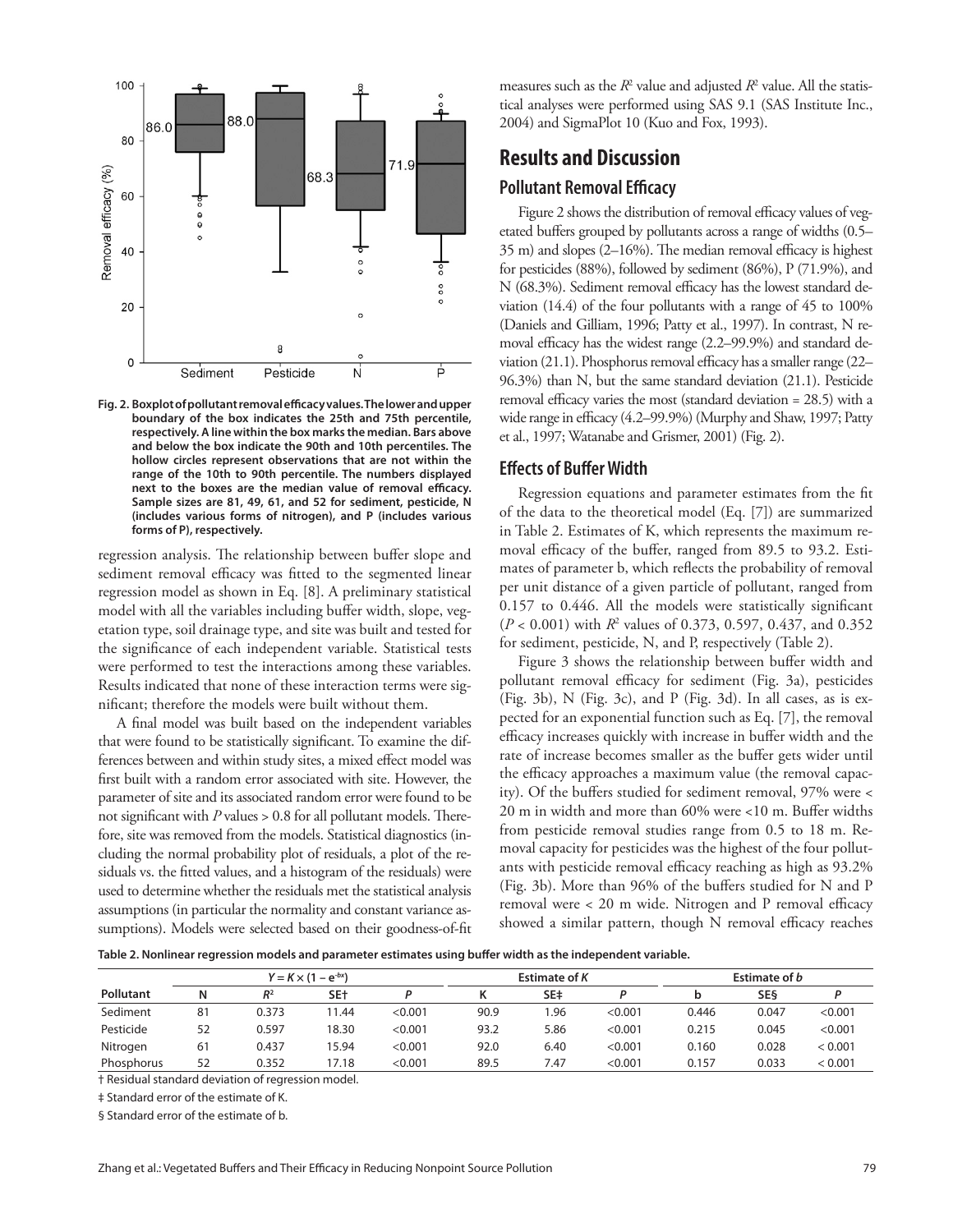

Fig. 3. Pollutant removal efficacy vs. buffer width for each pollutant. Black dots are data and lines are model predictions. Dotted red lines indicate 95% confidence band. The limiting value of *K* is shown in pink with a dotted line. Details of the model are given in each figure for (a) sediment, **(b) pesticides, (c) N, and (d) P.**

a slightly higher removal capacity (92%) than P (89.5%) (Fig. 3c, 3d).

#### **Interpretation of** *K* **and** *b*

The meta-analysis results demonstrate that the relationship between pollutant removal efficacy and buffer width can be described by a model of the form  $Y = K \times (1 - e^{-b \times w})$ ,  $(0 < K \le 100)$ . Although the maximum removal capacity *K* can be 100 according to the model, the estimate of  $K$  is always smaller. There are several reasons for this finding. First, the variance of data for statistical estimates of *K* is essentially the mean of the removal capacities of many different buffers built under various experimental designs. For a given pollutant, some designs may have a low probability for pollutant removal and therefore have a low efficacy for a given width, pulling down the overall removal average. Second, if our simplified model has overlooked mechanisms that have a significant impact on efficacy as a function of distance, the inadequacy of the model itself may result in a low value of *K* for a given pollutant. For instance, additional nutrients may be released from vegetation or soil during transport through the buffer (Chaubey et al., 1995; Lowrance and Sheridan, 2005), and this may cause nutrient mass in outflows to be higher than our theoretical model can predict because it assumes no new pollutant is added within the buffer. Finally, chemical partitioning between the water and sediment column maintains pollutant residues in water as long as the amount of runoff water is not zero.

Although  $K$  is an estimate of the practical limit on the efficacy of a buffer, some of our data points reach 100% efficacy. These data might be from situations where no runoff water flows out of the buffer, in which our model does not hold. Another possible

reason is that there is an analytical detection threshold for each pollutant below which no pollutant will be detected despite the continued presence of the pollutant in runoff. This threshold indicates that the pollutant may be present at low concentrations despite the fact that the analytical analysis does not detect it.

Although our analysis is based on the assumption that the probability of pollutant removal by the buffer is constant with respect to distance traveled through the buffer, more sophisticated models can be built by more realistically modeling the probability of removal as a function of *x*. Many studies have shown that removal efficacy may be high in the first few meters of a buffer but decreases as pollutants travel through the buffer. For example, accumulation of sediment changes the microtopography of a buffer and turns the runoff flow from laminar to concentrated flow (Gharabaghi et al., 2006). In this case, *b* could be described as a function of microtopography and flow rate. In addition, the estimates of *b* increase in the order of P, N, pesticide, and sediment indicating that *b* may be associated with solubility of the pollutant. Further research is needed to investigate the underlying source/sink processes for each pollutant to model the efficacy when the probability of pollutant removal in a buffer is not constant throughout the buffer. This can be realized when more data become available in the future.

#### **Effects of Buffer Slope**

In the literature reviewed, buffer slope varied from 2% (Daniels and Gilliam, 1996, Van Dijk et al., 1996) to as high as 16% (Dillaha et al., 1989). The break point  $(S)$  where the relationship between buffer slope and sediment removal efficacy changes from positive to negative is estimated to be 10% with a 95% of confidence interval of 8.14 to 11.72%. Figure 4 shows the fit of the data to the proposed model (Eq. [8]) which is as follows: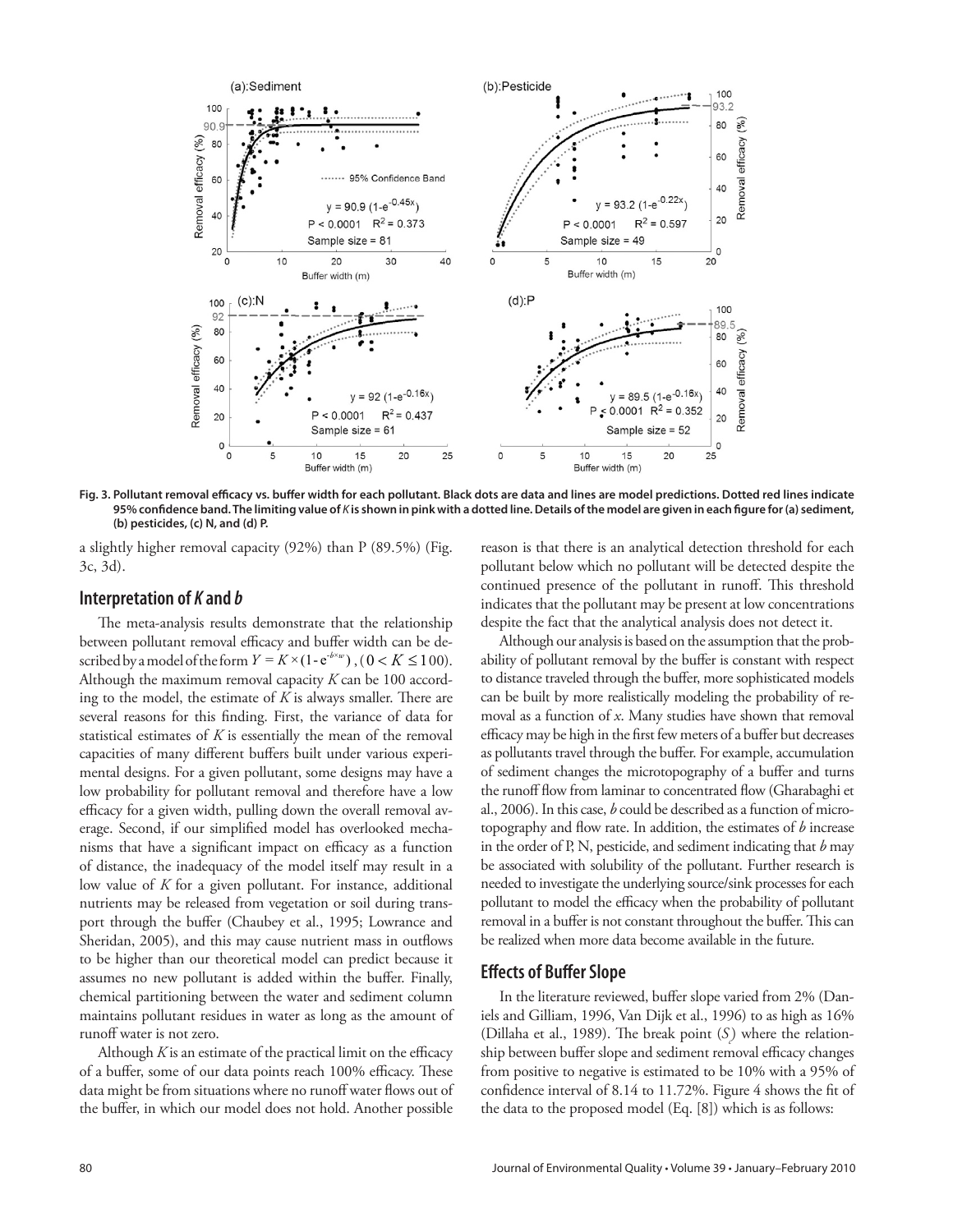

Fig. 4. Correlation between sediment removal efficacy and buffer slope.

|                                                                                 |                    | when slope $\leq 10\%$ | $[10]$ |
|---------------------------------------------------------------------------------|--------------------|------------------------|--------|
| $Y = \begin{cases} 71.02 + 2.49 \times x \\ 134.09 - 3.86 \times x \end{cases}$ | when slope $>10\%$ |                        |        |

As shown in Eq. [10], the parameters  $\alpha$ ,  $\beta_1$ , and  $\beta_2$  are estimated to be 71.02 (SE = 3.65), 2.49 (0.67), and –3.86 (1.14), respectively. All the estimates are statistically significant with  $P$  values  $< 0.001$ . Sediment removal efficacy increases as slopes increase from 0 to 10%. Buffers steeper than 10% become less effective with increasing slope (Fig. 4). The fit to our aggregated data suggests that with 95% confidence, a slope between 8.14 and 11.72% is optimum for removing sediments by vegetated buffers.

#### **Eff ects of Vegetation Type and Soil Drainage Type**

The impacts of vegetation type on pollutant removal efficacy were statistically significant for all pollutants except pesticides. Buffers composed of only grasses or trees remove more sediment than that with mixed grasses and trees (Table 3). For N and P removal, vegetation composed of trees has a higher removal efficacy than vegetation composed of grasses or mixed grasses and trees (Table 3). The impact of soil drainage type on pollutant removal efficacy was not statistically significant (Table 3) and therefore, soil drainage type was not included in the final model. Models which include all selected factors are shown in Table 3, with  $R^2$  values of 0.654, 0.492, 0.475, and 0.597 for sediment, N, P, and pesticides, respectively. The P values of these models show that the models were all highly significant (Table 3).

#### **Sediment Removal Efficacy**

Vegetated buffers are generally effective in removing sediment from runoff. Buffer width, slope, and vegetation type are important factors for designing an effective buffer. Buffer efficacy is more sensitive to a change in width at smaller widths, as expected for an exponential relationship. Table 4 shows that, increasing the buffer width from 5 to 10 m would increase sediment removal efficacy by 10 to 15%. With a 10% slope, a 20-m buffer composed of only grasses or trees would remove almost all the sediment from runoff (Table 4). The results illustrated that increasing width to more than 20 m does not appreciably increase removal efficacy.

This is due to the fact that large soil aggregates  $($  > 40  $\mu$ m in diameter), sand and silt particles are deposited by sedimentation within the first few meters of the buffer (Gharabaghi et al., 2006), while small aggregates and fine clay particles are removed by infiltration in a wider buffer. When the infiltration rate is lower than flow rate, fine particles are unlikely to be removed from the water column.

A vegetated buffer with a slope of about  $10\%$  (8.1–11.7%) is optimum for sediment removal. Increasing buffer slope from 5 to 10% would increase sediment removal efficacy by about 10%, while increasing slope from 10 to 16% would reduce the sediment removal efficacy by about 20% (Table 4). A slight slope  $( \leq 10\%)$  may facilitate runoff and laminar flow over the buffer. In contrast, increased steepness  $(> 10\%)$  could increase the flow velocity of the runoff water, reducing residence time of runoff water and therefore reducing sediment trapping efficacy.

Buffers composed of only grass species or trees remove more sediment as compared with buffers composed of a mixture of grasses and trees. The data for mixed grasses and trees were mainly from two studies, Schmitt et al. (1999) and Väänänen et al. (2006). Schmitt et al. (1999) planted young trees and shrubs in the lower half of vegetated buffers and found no impact on filter performance, while the buffers in the Väänänen et al. (2006) study had very low efficacies due to high runoff volume and velocity. These significantly lower efficacies might be caused by other factors such as placement of trees and runoff velocity.

*R*2 values for sediment removal increased from 0.373 to 0.654 when vegetation and slope were added as additional independent variables, indicating the significant impact of slope and vegetation in addition to buffer width in accounting for variation in the data. The full model with buffer width, vegetation type, and slope explained 66% of the total variance in buffer efficacy. Since the nonlinear model contains linear components (slope, vegetation type, and soil type), it is inevitable to have predictions of *Y* over 100. In this case, the value of 100 was assigned to the removal efficacy.

The unexplained variation in sediment removal efficacy could be due to other factors, such as the type of runoff flow. For example, shallow, uniform flow is essential in maintaining a high pollutant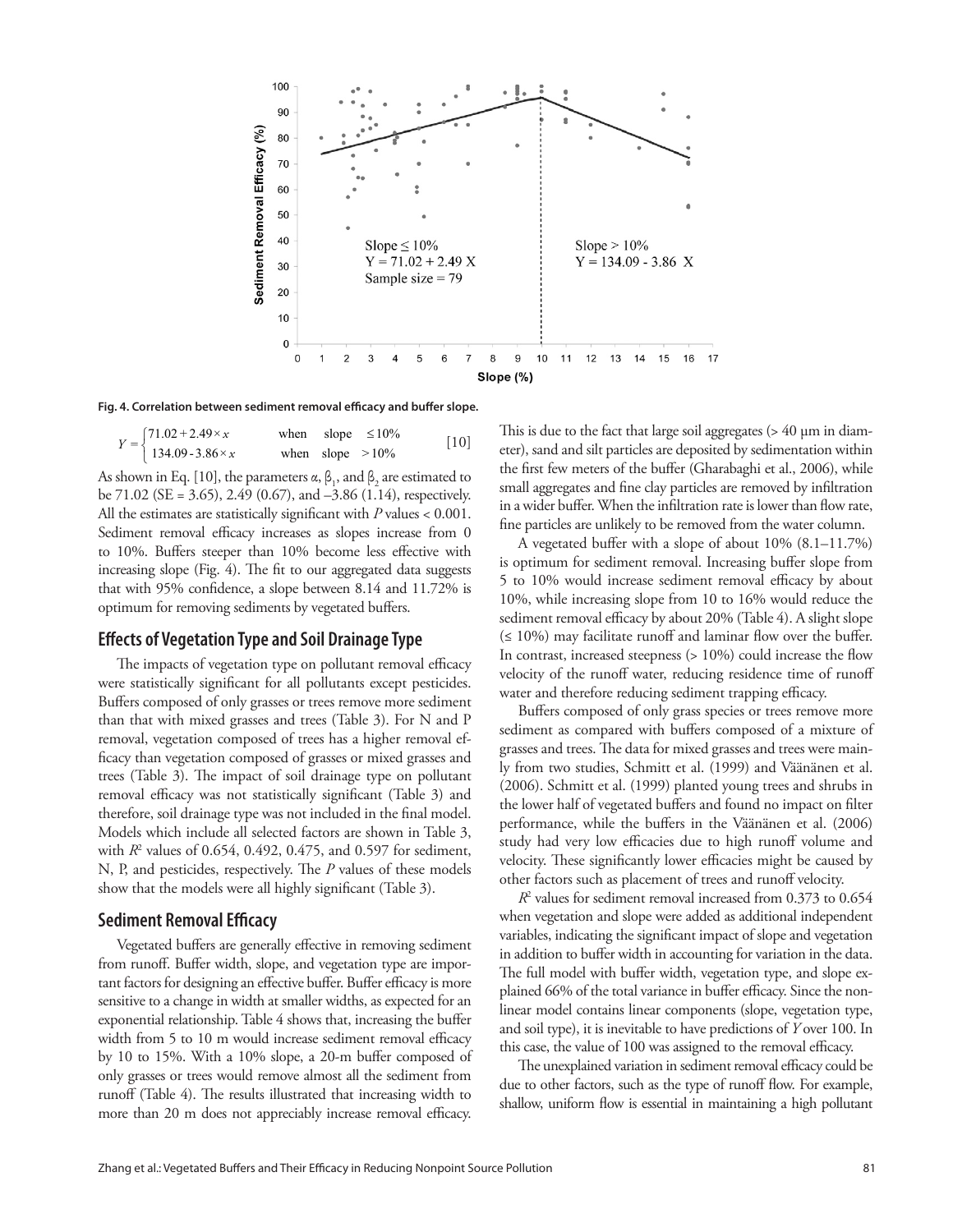Table 3. Effects of selected variables and model statistics.

|                       | Sediment                                                                                                                                                                                                                                                                                                                                                                                                                                                                                                                                                             | Nitrogen                                                                                                                                                                                                                                                                                                  | Phosphorus                                                                                                        | Pesticide                         |
|-----------------------|----------------------------------------------------------------------------------------------------------------------------------------------------------------------------------------------------------------------------------------------------------------------------------------------------------------------------------------------------------------------------------------------------------------------------------------------------------------------------------------------------------------------------------------------------------------------|-----------------------------------------------------------------------------------------------------------------------------------------------------------------------------------------------------------------------------------------------------------------------------------------------------------|-------------------------------------------------------------------------------------------------------------------|-----------------------------------|
| Buffer width          | Exponential                                                                                                                                                                                                                                                                                                                                                                                                                                                                                                                                                          | Exponential                                                                                                                                                                                                                                                                                               | Exponential                                                                                                       | Exponential                       |
| Vegetation            | Grasses/trees > mixed grass and treest                                                                                                                                                                                                                                                                                                                                                                                                                                                                                                                               | Trees > grasses/mixed<br>grasses and trees                                                                                                                                                                                                                                                                | Trees > grasses/mixed<br>grasses and trees                                                                        | Not significant                   |
| Soil drainage<br>type | Not significant                                                                                                                                                                                                                                                                                                                                                                                                                                                                                                                                                      | Not significant                                                                                                                                                                                                                                                                                           | Not significant                                                                                                   | Not available                     |
| Slope                 | Positive when slope $\leq 10\%$<br>Negative when slope $> 10\%$                                                                                                                                                                                                                                                                                                                                                                                                                                                                                                      | Not available                                                                                                                                                                                                                                                                                             | Not available                                                                                                     | Not available                     |
| Full model            | (a) Slope $\leq 10\%$ ; mixed grasses and trees<br>$Y = 6.9 + 2.0 \times X_{slope} + 61.0 \times (1 - e^{-0.35 \times x_{width}})$<br>(b) Slope $\leq 10\%$ ; grasses/trees only:<br>$Y = 21.7 + 2.0 \times X_{\text{slope}} + 61.0 \times (1 - e^{-0.35 \times x_{\text{width}}})$<br>(c) Slope $> 10\%$ ; mixed grasses and trees<br>$Y = 64.9 - 3.8 \times X_{\text{slope}} + 61.0 \times (1 - e^{-0.35 \times x_{\text{width}}})$<br>(d) Slope $> 10\%$ ; grasses/trees only<br>$Y = 79.7 - 3.8 \times X_{slope} + 61.3 \times (1 - e^{-0.35 \times x_{width}})$ | (a) Mixed grasses and<br>trees/grasses only<br>$Y = 10.2 + 91.4 \times (1 - e^{-0.11 \times x_{width}})$ $Y = 30.5 + 147 \times (1 - e^{-0.03 \times x_{width}})$<br>(b) Trees only<br>$Y = 23.9 + 91.4 \times (1 - e^{-0.11 \times x_{width}})$ $Y = 59.8 + 147 \times (1 - e^{-0.03 \times x_{width}})$ | (a) Mixed grasses and trees/ $Y = 93.2 \times (1 - e^{-0.22 \times x_{width}})$<br>grasses only<br>(b) Trees only |                                   |
| <b>Statistics</b>     | $R^2 = 0.654 N = 81$<br>P < 0.001                                                                                                                                                                                                                                                                                                                                                                                                                                                                                                                                    | $R^2 = 0.492 N = 61$<br>P < 0.001                                                                                                                                                                                                                                                                         | $R^2 = 0.475 N = 52$<br>P < 0.001                                                                                 | $R^2 = 0.597 N = 49$<br>P < 0.001 |

<sup>†</sup> This means that buffers with grasses only or trees only vegetation had higher pollutant removal efficacy compared to buffers with mixed grasses and trees vegetation.

removal efficacy in vegetated buffers. Helmers et al. (2005) found through modeling buffer sediment trapping that as the convergence of overland flow increases, sediment-trapping efficacy is reduced. Dosskey et al. (2002) revealed that the "effective buffer area", which is the area of the buffer that field runoff would encounter, accounted for 6 to 81% of the total buffer area. The modeled sediment trapping efficacy ranged from 15 to 43% for the effective area compared to 41 to 99% for the total area (Dosskey et al., 2002). These results reflected the extent of concentrated flow and its subsequent impact on sediment-trapping efficacy (Dosskey et al., 2002). Therefore, the maintenance of sheet flow, which is typically difficult, is very important in maintaining sediment removal efficacy. Because our model does not include this factor, the higher degree of variance which is not accounted for is expected. The actual sediment removal efficacy may be lower than predicted under concentrated flow conditions and we did find a lower sediment removal efficacy at the watershed scale compared to the field scale.

#### **Nitrogen and Phosphorus Removal Efficacy**

Vegetated buffers are effective for removing  $N$  and  $P$ , with removal efficacy of 92% and 89.5%, respectively. The models suggest that buffer width and vegetation together explain about 50% of the variation in  $N$  removal efficacy and  $48\%$  of the variation in

#### Table 4. Predicted pollutant removal efficacy.

P removal efficacy (Table 3). Increasing the buffer width from 5 to 10 m would increase the removal efficacy by about 20% and 18% for N and P, respectively (Table 4). A 20-m buffer removes about 91 to 100% and 97 to 100% of N and P, respectively (Table 4).

Buffers composed of trees generally remove more N from runoff. The significant difference indicates that subsurface removal of N may be an important mechanism since trees could better remove N with their deeper rooting system. The potential importance of subsurface hydrology and biogeochemistry for N removal has been suggested in a previous study (Mayer et al., 2007). Denitrification rates are often greatest when the groundwater table is near the surface and when microbially-labile carbon and nitrate N are in good supply (Bradley et al., 1992; DeSimone and Howes, 1996; Groffman et al., 2002). The presence of oxygen is often the controlling factor for nitrate removal since denitrification is an anaerobic process and oxygen inhibits the reaction.

However, the impacts of vegetation on P removal are more complicated. Our study found that trees generally remove more P than grasses. Phosphorus removal also differs between different grass species. A study by Abu-Zreig et al. (2004) in a field near Elora, ON, Canada suggested that native grass species were more effective in removing P than ryegrass and red fescue, and McFarland and Hauck (2004) found that coastal

|            |                                            | Predicted removal efficacy, % |                 |                 |                 |  |
|------------|--------------------------------------------|-------------------------------|-----------------|-----------------|-----------------|--|
|            | Buffer width $=$                           | 5 <sub>m</sub>                | 10 <sub>m</sub> | 20 <sub>m</sub> | 30 <sub>m</sub> |  |
| Sediment   | (a) Slope $=$ 5%; mixed grass and trees    | 67                            | 76              | 78              | 78              |  |
|            | (b) Slope = $5\%$ ; grass/trees only       | 82                            | 91              | 93              | 93              |  |
|            | (c) Slope = $10\%$ ; mixed grass and trees | 77                            | 86              | 88              | 88              |  |
|            | (d) Slope = $10\%$ ; grass/trees only      | 92                            | 100+            | 100             | 100             |  |
|            | (e) Slope $= 15\%$ ; mixed grass and trees | 58                            | 67              | 68              | 68              |  |
|            | (f) Slope = $15\%$ ; grass/trees only      | 73                            | 81              | 83              | 83              |  |
| Nitrogen   | (a) Mixed grass and trees/grass only       | 49                            | 71              | 91              | 98              |  |
|            | (b) Trees only                             | 63                            | 85              | 100             | 100             |  |
| Phosphorus | (a) Mixed grass and trees/grass only       | 51                            | 69              | 97              | 100             |  |
|            | (b) Trees only                             | 80                            | 98              | 100             | 100             |  |
| Pesticide  |                                            | 62                            | 83              | 92              | 93              |  |

† If predicted values exceed 100, the value of 100 was assigned instead.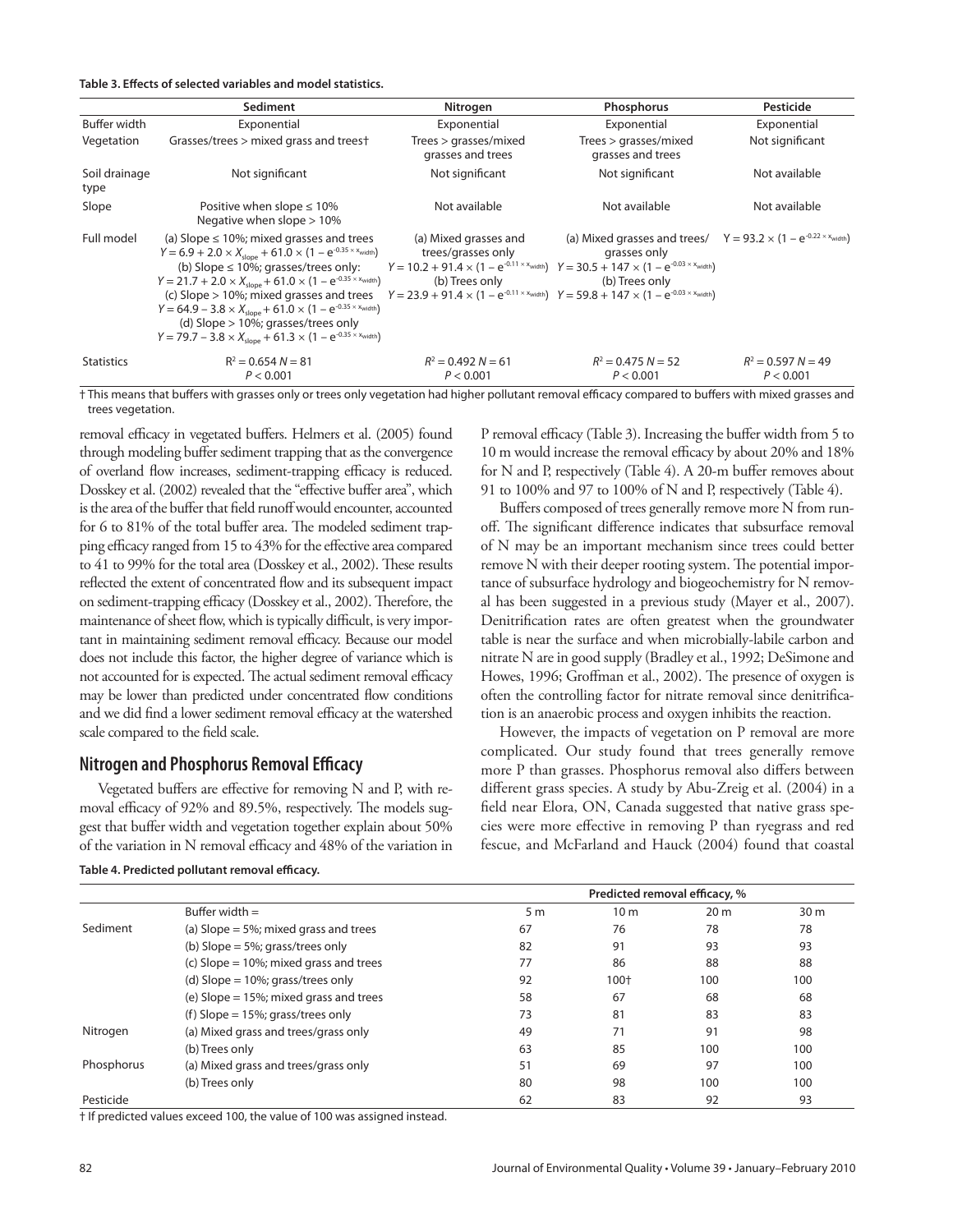Bermuda grass was more effective in trapping P than sorghum [*Sorghum bicolor* (L.) Moench] or wheat (*Triticum aestivum* L.).

Even though some studies indicated that soil properties can affect P removal efficacy, we did not find a significant effect associated with soil drainage type. Cooper et al. (1995) revealed that in riparian zones the degradation of soil structure following compaction by grazing resulted in a decrease in buffer efficacy. Studies found higher retention efficacy for total P and dissolved P by sandy soil than silty clay (Magette et al., 1989; Schwer and Clausen, 1989). However, soil drainage type as an independent variable was not significant in any of our models.

Although we were not able to obtain enough data on slope for N and P removal, we suspect that slope would have had significant impacts on buffer efficacy given the significant contribution of slope to the sediment removal model. Further research on the effects of slope is needed to obtain a more thorough understanding of  $N$  and  $P$  removal by vegetated buffers.

#### **Pesticide Removal Efficacy**

Vegetated buffers showed high removal efficacy for pesticides. Based on our model, a buffer of 30 m could remove 93% of the pesticides from runoff. Buffers wider than 30 m do not appreciably improve the removal efficacy. This prediction is mainly based on a model built with studies performed on herbicides, with soil and water partition coefficients  $(K<sub>c</sub>)$  ranging from 100 to 1000. Pesticides with  $K_{\sim} > 1000$  (strongly hydrophobic), such as pyrethroids and many organophosphates, can adsorb strongly to organic carbon in sediment. Since sediments are easily removed by buffers, these pesticides are more easily removed by vegetated buffers. This indicates that vegetated buffers could be even more effective in removing these hydrophobic pesticides than the model predicts because the model is based on pesticides with contrasting  $K_c$ .

Buffer width alone explained over half of the variation in pesticide removal efficacy, while vegetation type did not show a significant impact on pesticide removal efficacy. Although we were not able to obtain enough data on slope and soil type for pesticide removal, we suspect that adding slope and soil type to the model would help explain additional variation. The unexplained variation could also be due to physiochemical properties of pesticides such as K<sub>o</sub>. For water soluble pesticides, infiltration was expected to be the main retention process, while sorption to sediments was expected to be the main retention process for hydrophobic pesticides. However, due to the extremely skewed distribution of  $K_{\sim}$  values for the pesticides used in the studies, we were unable to perform statistical analyses on the effect of  $K_{\infty}$ . Nevertheless, the  $R^2$  value of 0.597 confirmed that buffer width was a very important factor governing the efficacy of pesticide removal by vegetated buffers.

### **Model Uncertainties**

Although our models captured a reasonable amount of variance in buffer removal efficacy, the model predictions contain uncertainty due to three primary reasons. First, our model is an oversimplification of a complex set of processes. In addition to the factors studied, the area of the field which is the source of the runoff, irrigation amount (simulated or natural rainfall) and duration of the studies (days vs. months vs. years) may also play important roles. Seasonality of vegetation within buffers may also cause the efficacy to vary during different times of year. While buffers are typically effective when newly installed, their efficacies may decrease as they age (Wenger, 1999).

Second, the environmental settings and management scenarios of the studies vary considerably. Buffers installed under different climate conditions may perform differently and require different management. Increased infiltration by buffers may allow pollutants to reach groundwater in areas with highly permeable soil and shallow groundwater tables. Finally, the models for N, P, and pesticide removal would be greatly improved had there been enough information on buffer slope available in the literature. The optimum buffer width and slope to achieve reduction for multiple pollutants may differ from the predictions presented in this paper. However, the model revealed the quantitative relationships between mitigation efficacies of vegetated buffers and their width, vegetation type, and slope. This information could serve as baseline data for setting guidelines for buffer implementation and installation. In addition, estimated parameters could facilitate further investigations on buffer efficacy beyond field scale. Researchers have initiated modeling efforts to evaluate different scenarios to implement best management practices at the watershed scale. Their modeling results have been limited by lack of knowledge of the relationships between buffer efficacy and key buffer design factors (Arabi et al., 2007). The results of this paper could be a valuable addition to the current knowledge base and thus assist in future modeling efforts to study the mitigation efficacy of vegetated buffers.

## **Conclusions**

This study quantified the relationship between pollutant removal efficacy and key buffer design factors, concluding that efficacy is largely influenced by the buffer width, slope, and vegetation type. Statistical models found that buffer width was a significant factor in the removal of all the pollutants, explaining 37, 60, 44, and 35% of the total variance in removal efficacy for sediment, pesticides, N and P, respectively. Buffer slope was shown to be significantly associated with sediment removal efficacy, with slopes in the range of  $8.14$  to  $11.72\%$  being optimal. Regarding vegetation type, buffers composed of trees have higher N and P removal efficacy than other vegetation types. The models established in this analysis are highly useful not only in the prediction of the removal efficacy of various pollutants, but also in the creation of the optimal buffer design to achieve a desired reduction of multiple pollutants simultaneously. These models can therefore provide valuable information for simulating vegetated buffer efficacy at the watershed scale, which is increasingly becoming a useful scientific tool for making effective policy and regulation decisions to reduce nonpoint-source pollution.

#### **Supplemental Information Available**

Aggregated data from the literature review on buffer width, vegetation type, soil drainage type and slope, as well as the sources of the data are available as supplemental information (Supplemental Table S1) at http://jeqscijournals.org.